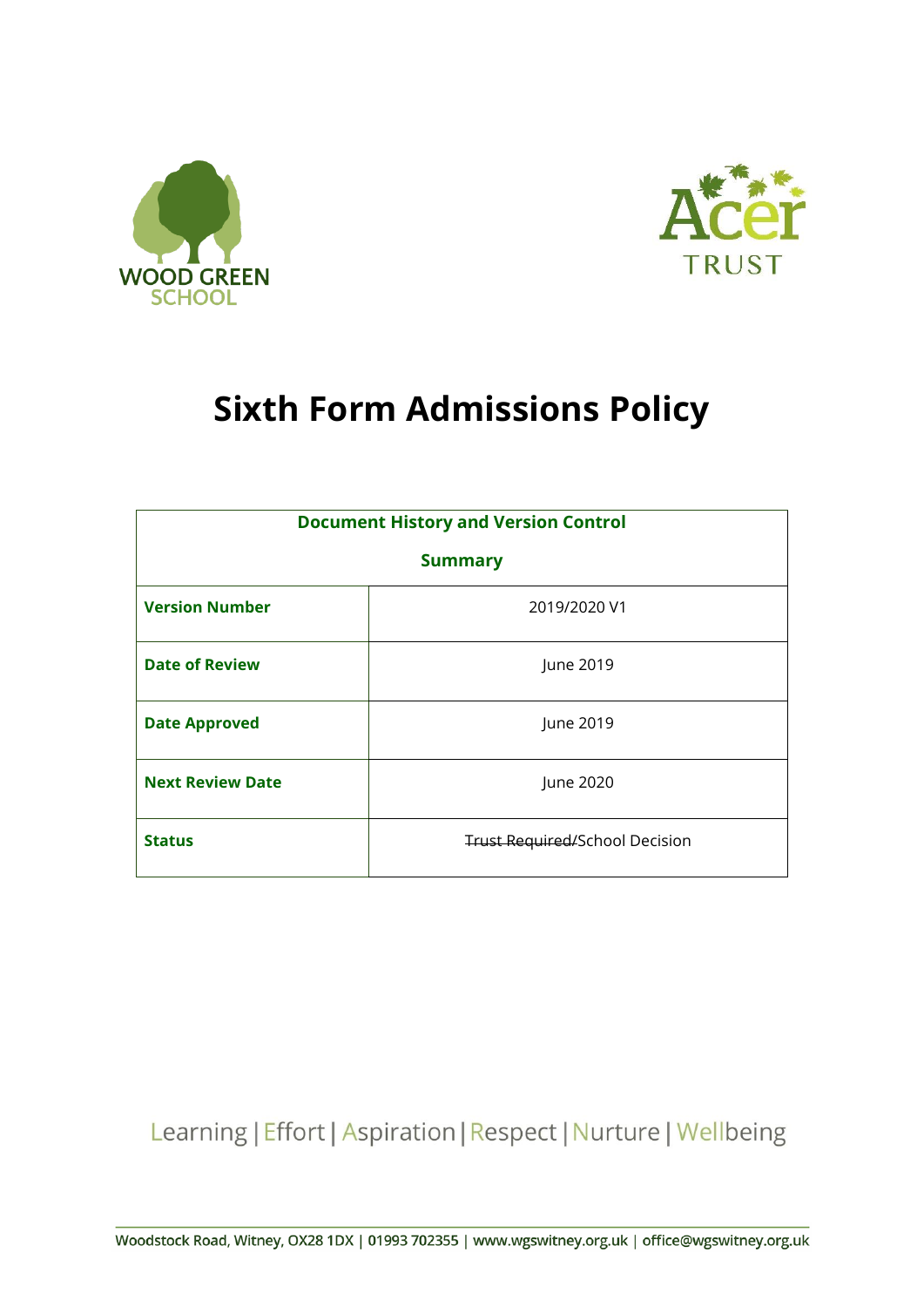



# Wood Green School Sixth Form Admissions Policy

### **Introduction**

Wood Green is a high-performing, happy and popular Sixth Form community, where all students are able to move onto the next phase of their life with the qualifications, skills and experiences which will ensure success. Whatever your interests, career ambitions or subject choices, we are sure that you will find it a challenging and enjoyable place to complete this journey. We offer an extensive choice of A Levels and are delighted to be able to extend the curriculum to offer vocational qualifications jointly with Abingdon and Witney College.

This policy has been approved by the Wood Green School Governing Body, the body responsible for admission arrangements and decisions. These arrangements come into force for admissions planned for 2019-20.

This policy is for entry to Years 12 and 13 where applications are made directly to the school.

Further details on how to make an application for entry to the Sixth Form (Years 12 and 13) can be found at: https://wgswitney.org.uk/join-us

#### **Admissions Numbers**

- I. All students in Year 11 at Wood Green School who meet the academic entry criteria are entitled to a place in the Sixth Form.
- II. There is no maximum number of external applicants. All applicants from any other school who meet the academic entry criteria are welcome.
- III. The upper limit of applicants will be based, not on total Year 12 numbers projected for the following academic year, but on the projected number and size of the teaching groups. Taking into account choices for A Level study, applications may be refused where the school considers the size of teaching sets to be detrimental to the education of the group and where it is not financially or educationally desirable for the Governors to alter the balance of the school's staffing or to appoint additional staff.
- IV. Students who have been permanently excluded from Wood Green School, The Henry Box School or any other 11-18 educational establishment must provide strong evidence of mitigating circumstances and evidence of exemplary behaviour in order to be considered for a place in Sixth Form. The School would review each application on a case by case basis and reserves the right to refuse an application from a student in these circumstances.

#### **Admissions Arrangements**

- i. Wood Green Sixth Form encourages applications from students currently at Wood Green as well as students from other institutions.
- ii. The academic entry criteria are the same for both internal and external applicants. There are separate entry criteria for the A level Pathway and the Combined Pathway (please see Appendix A)
- iii. All applicants must complete the online application form and send this to the Sixth Form Administrator by the designated date (usually the start of February).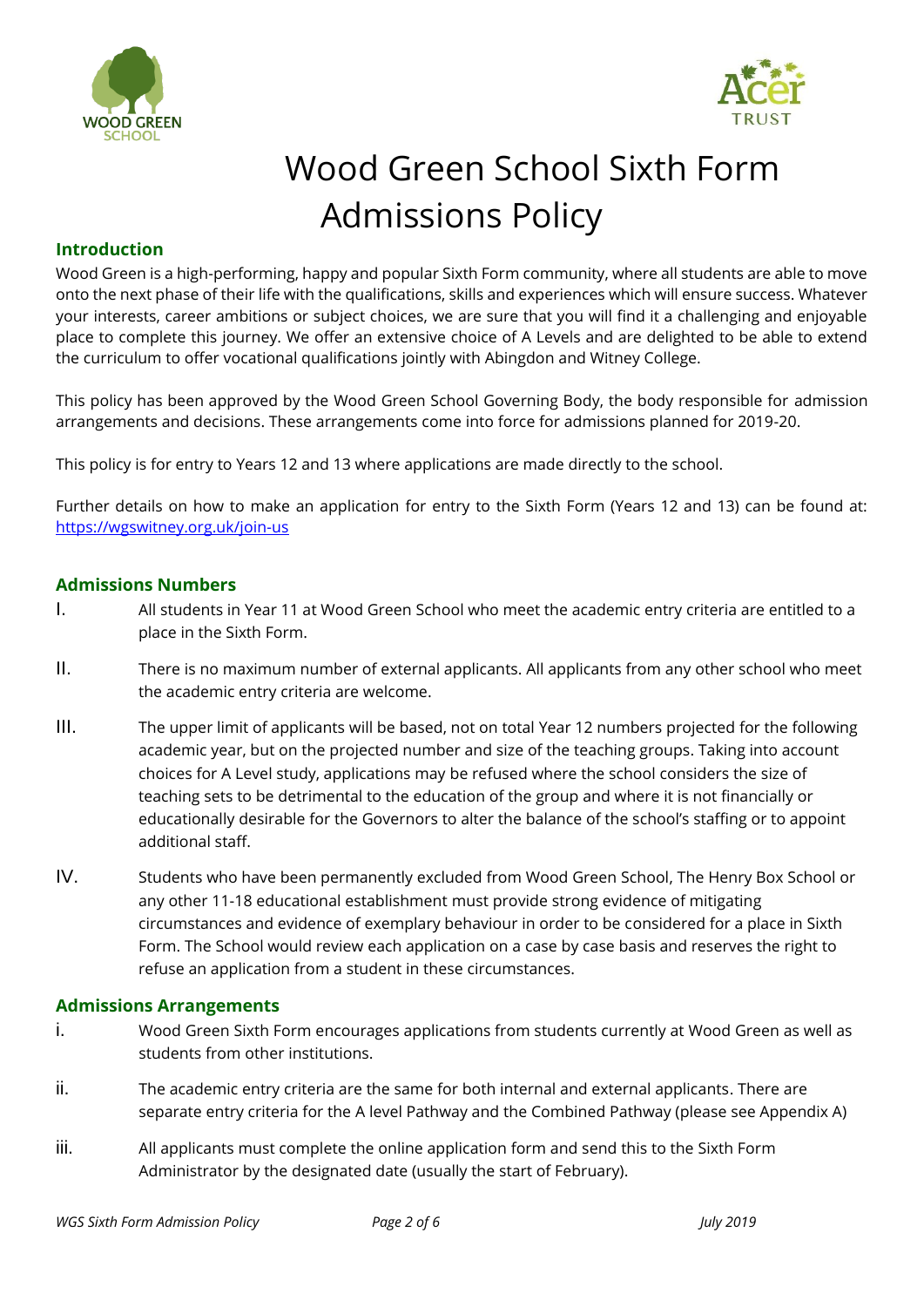- iv. All information relating to applications is contained within the Sixth Form prospectus, a copy of which can be found on the school website.
- v. A Sixth Form Open Evening is held annually (in November) and all potential applicants are encouraged to attend.
- vi. Internal applicants will receive guidance prior to completing their application. Tutors will complete a reference describing students' suitability for A level study.
- vii. Students will be invited to an interview with the Head of Sixth Form or Assistant Head of Sixth Form as soon as possible. The school aims to inform applicants whether or not they have been successful in their application at the end of the interview. Students should bring along a copy of their latest progress report, and evidence of anything that will enhance their application. For Wood Green Students, this would include their National Baccalaureate booklet.
- viii. Students who need to study a subject at either the Henry Box School or Abingdon and Witney College do not need to make arrangements with those institutions.
- ix. For successful applicants, formal acceptance of the offer and relevant information forms will be required by the date indicated in the offer letter.
- x. All applicants who have been offered a place must attend the Sixth Form induction programme (in late June / early July) and confirm subject choices once students have received their GCSE results in August. Should a student fail to do so the school reserves the right to withdraw the offer of a place in the Sixth Form.
- xi. Students intending to join the Sixth Form must be role models for the rest of the school, and are expected to uphold our values and work to the best of their ability. Where there have been significant behavioural concerns in KS4, students will be placed on a contract from the beginning of Year 12. Failure to adhere to the terms of the contract may results in a student's place in Sixth Form being withdrawn.

## **Admission Requirements: Academic Entry Criteria**

- i. Admission to particular courses will depend upon availability of places and a student's prior attainment at GCSE.
- ii. Our policy is to ensure that students accepted into the sixth form can be placed in appropriate courses where they are likely to succeed. For this reason, the following entry criteria apply to the courses offered. If an applicant does not meet the criteria the school reserves the right to use its discretion, based on the school's knowledge of that applicant, to offer a place to that applicant.
- A Level Pathway: All students will require at least 5 grade 5s at GCSE level. Students must also pass GCSE Mathematics and English Language/or Literature at a minimum of grade 4.
- **Combined Pathway:** All students will require at least 5 grade 4s at GCSE level. These must include a pass in both GCSE Mathematics and English Language/or Literature at a minimum of grade 4.
- All courses have subject specific criteria which must be met.
- For admission into Year 13, external students must meet our GCSE entry requirements. An application form should be completed and following the receipt of the completed application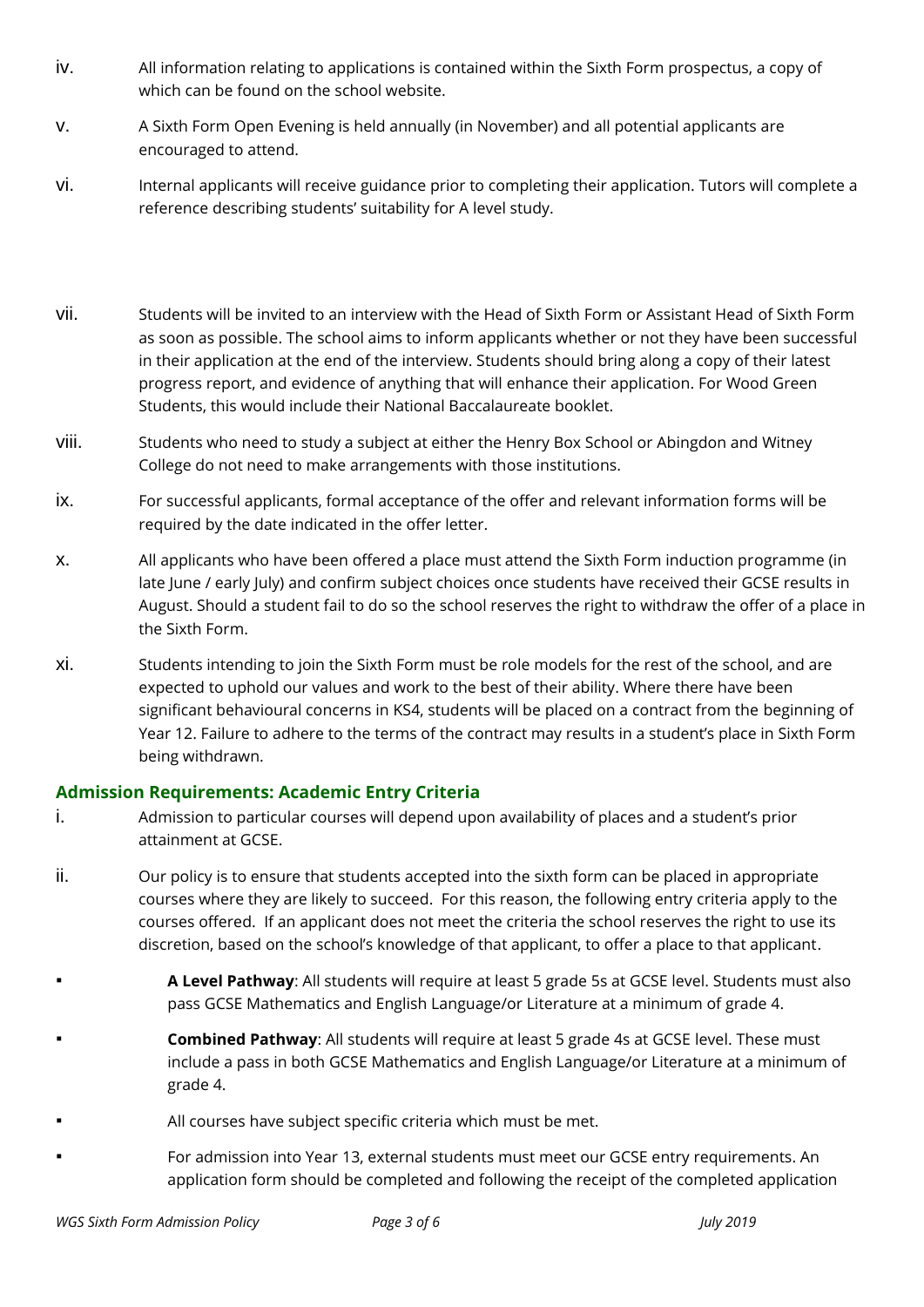form, eligibility of transfer of subjects between exam boards will be checked, references will be sent for and an interview held.

# **Specific Course requirements**

| <b>Subject</b>     | Subject grade/entrance criteria                                                      |
|--------------------|--------------------------------------------------------------------------------------|
|                    | Students are expected to have achieved a grade 5 or above at GCSE in art or          |
| Art                | graphics.                                                                            |
|                    | Students are expected to attain grade 6 in Biology and grade 5 in another science    |
|                    | subject if studying triple science. If the student is studying combined science they |
| Biology            | are expected to have achieved 6-5 grades or above.                                   |
|                    | Students are expected to attain grade 4 in Mathematics and English Language or       |
| <b>Business</b>    | Literature. No prior knowledge of Business is required. If they have studied GCSE    |
| <b>Studies</b>     | in Business, they must attain at least grade 4.                                      |
|                    | Students are expected to attain grade 6 in Chemsitry and grade 5 in another          |
|                    | science subject if studying triple science. If the student is studying combined      |
|                    | science they are expected to have achieved 6-5 grades or above. Due to the high      |
| Chemistry          | mathematical content, students must attain a grade 5 in GCSE Mathematics             |
| Design             | Students are expected to have achieved a grade 5 or above in resistant materials,    |
| Technology         | graphic products or textiles.                                                        |
| Drama and          |                                                                                      |
| Theatre            | Students are expected to have achieved grade 5 or above in GCSE Drama, and           |
| <b>Studies</b>     | grade 5 or above in either English Language or Literature.                           |
|                    | Students are expected to attain grade 5 in Mathematics and grade 4 English           |
|                    | Language or Literature. No prior knowledge of Economics is required. If they         |
| Economics          | have studied GCSE in Economics, they must attain at least grade 4.                   |
| English            | Students are expected to have achieved grade 6 or above in English Literature        |
| Literature         | and grade 5 or above in English Language.                                            |
| French             | Students are expected to have achieved grade 6 or above in French.                   |
| Further            | Students are expected to have achieved grade 7 or above in mathematics; 8 is         |
| <b>Mathematics</b> | desirable for this challenging course.                                               |
| Geography          | Students are expected to have achieved grade 5 or above in Geography.                |
| German             | Students are expected to have achieved grade 6 or above in German.                   |
| History            | Students are expected to have achieved grade 5 or above in History.                  |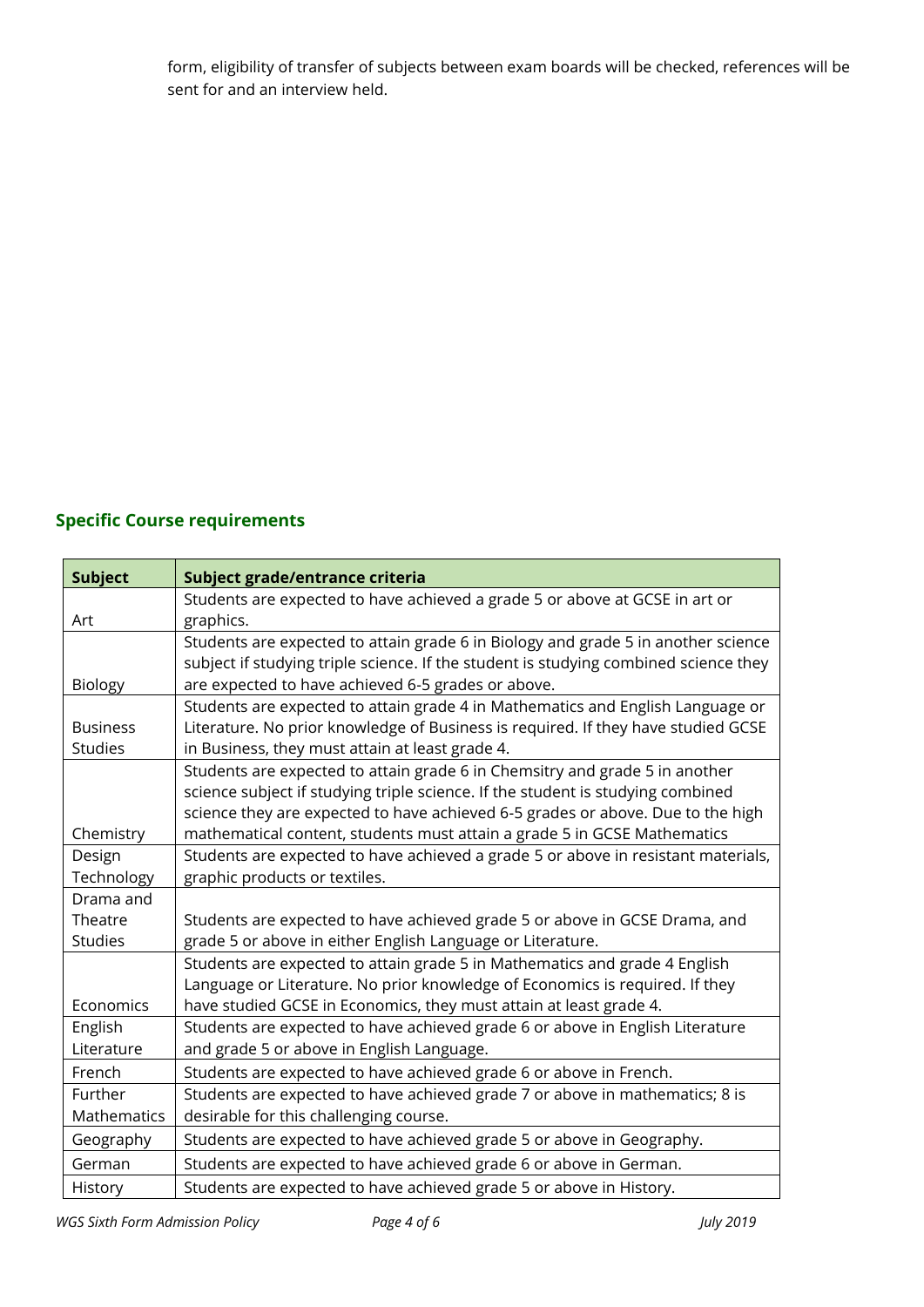| Mathematics    | Students are expected to have achieved grade 6 or above in Mathematics.              |
|----------------|--------------------------------------------------------------------------------------|
|                | Students are expected to have achieved grade 5 or above in GCSE Music, or            |
| Music          | grade 6 in ABRSM theory and instrumental exams.                                      |
| Physical       |                                                                                      |
| Education      | No specific requirement beyond entrance requirements.                                |
|                | Students are expected to attain grade 6 in Physics and grade 5 in another science    |
|                | subject if studying triple science. If the student is studying combined science they |
|                | are expected to have achieved 6-5 grades or above. Due to the high                   |
| Physics        | mathematical content, students must attain a grade 6 in GCSE Mathematics             |
|                | Students are expected to have achieved grade 5 or above in either English            |
| Psychology     | Language or Literature, and grade 4 in Mathematics, and a Science subject.           |
| Religious      | Students are expected to have achieved Grade 5 or above in GCSE Religious            |
| <b>Studies</b> | Education (Full Course) and Grade 5 or above in either GCSE English Language or      |
|                | English Literature preferred.                                                        |
|                | Students are expected to have achieved grade 5 or above in either English            |
| Sociology      | Language or Literature. No prior knowledge of Sociology is required.                 |

# **Allocation of Places and Oversubscription Criteria**

Where students meet the admissions requirements and where there are spaces in courses that the applicant wishes to take, places will be offered in the following order of priority:

- 1) Looked After Children
- 2) Internal applicants
- 3) External applicants

For each category, priority will be given to students living nearest to the school as measured by straight line distancing. In addition, taking into account choices for A Level study, applications will be refused where the school considers the size of teaching sets to be detrimental to the education of the group and where it is not financially or educationally desirable for the Governors to alter the balance of the school's staffing or to appoint additional staff (Paragraph II above).

## **Closing Dates and Late Applications**

Late applications will only be considered if places become available in all subjects requested at the time of receiving the application; if a place in all subjects is not available the application is held on the waiting list.

## **Waiting Lists**

If we are unable to offer applicants a place based on the details described in this policy, the school will hold a waiting list until 30<sup>th</sup> September in the year of school admission. Each application is ranked on the waiting list as determined by the oversubscription criteria (see above) and should circumstances change in relation to the projected number and size of teaching groups which may allow the application to proceed, applicants may be contacted.